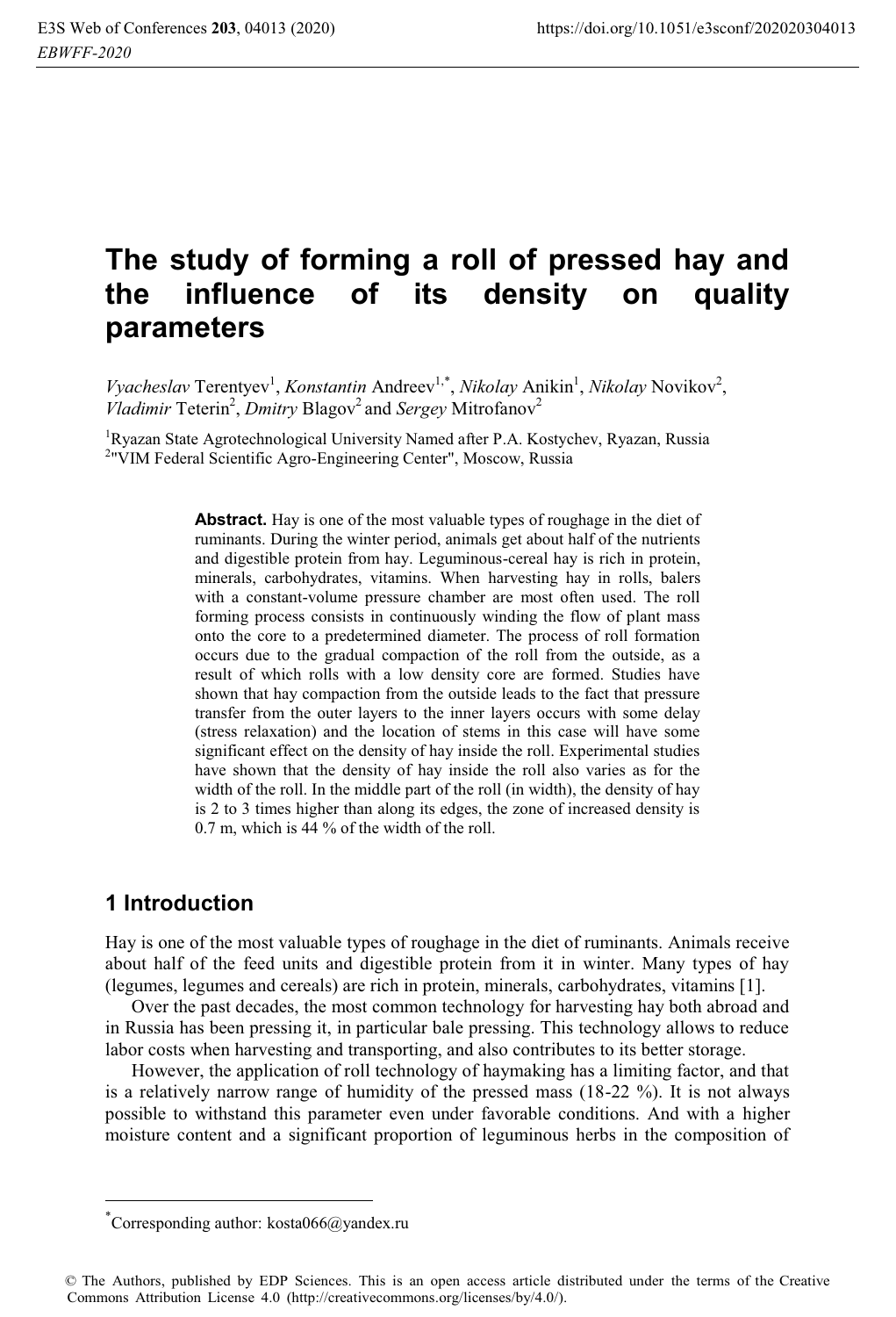hay, the feed begins to deteriorate and processes of its "self-heating" arise, that is associated with the vital activity of microorganisms [2-4].

To prepare the pressed hay, balers are used that work as follows: the sown plant mass is selected from the roll, fed into the bale chamber and pressed, depending on the selected technology and humidity, to a density of 100-150 kg / m3. Then the obtained compressed hay roll is wrapped with some fixing material.

When harvesting hay in rolls, balers are used with a bale chamber of variable and constant volume. The process of forming a roll in them consists in continuously winding the plant mass onto the core up to a predetermined diameter [5].

In balers with a constant-volume chamber, the pressing bodies are rollers, slat conveyors. The chamber volume is formed by a pressing mechanism. The process of roll formation occurs due to the gradual compaction of the roll from the outside, as a result of which rolls with a low density core are formed. The dried stalk mass coming from the rolls into the chamber rotates randomly until the chamber is full. The compaction of hay from the outside leads to the fact that the pressure transfer from the outer layers to the inner layers occurs with some delay (stress relaxation), the location of stems in this case will have some significant effect on the uniformity of the hay density inside the roll, which can lead to the formation of zones with low density inside the roll, which will facilitate the penetration of moisture, the development of microbiological processes and, as a consequence, reduce the safety of hay [6,7].

#### **2 Materials and methods**

In the course of research, the process of forming a roll in a baler with a constant-volume pressing chamber was theoretically considered.

To study the density of hay inside the roll, a series of experiments was carried out during which hay of natural herbs was harvested. From a batch of rolls prepared by one baler, rolls were randomly selected and divided into plots. The insertion force of the tip was determined at the borders of sections using a Revyakin hardness tester equipped with special tips.

To obtain reliable results, trials were repeated at each boundary of the plots. These tests were averaged by the formula:

$$
h_{cp} = \frac{h_1 + h_2 + \dots + h_n}{n}
$$
 (1)

where h1, h2...hn are heights of diagrams, m.

After determining the density of the selected rolls, they were laid for storage in different tiers of the stack. After 40 days from the time of its harvesting, hay samples were taken to determine its quality parameters indicators. Hay samples were taken with the help of a sampler from the center and the periphery of each of the rolls, from all accessible sides from a depth of at least 50 cm. From the point samples weighing from 0.1 to 0.5 kg, a combined sample weighing 5 kg was made. Then a sample weighing at least 1 kg was extracted for analysis and it was packed in a bag of polymer film and transferred to an accredited testing laboratory for agrochemical services for agricultural production.

### **3 Results and discussion**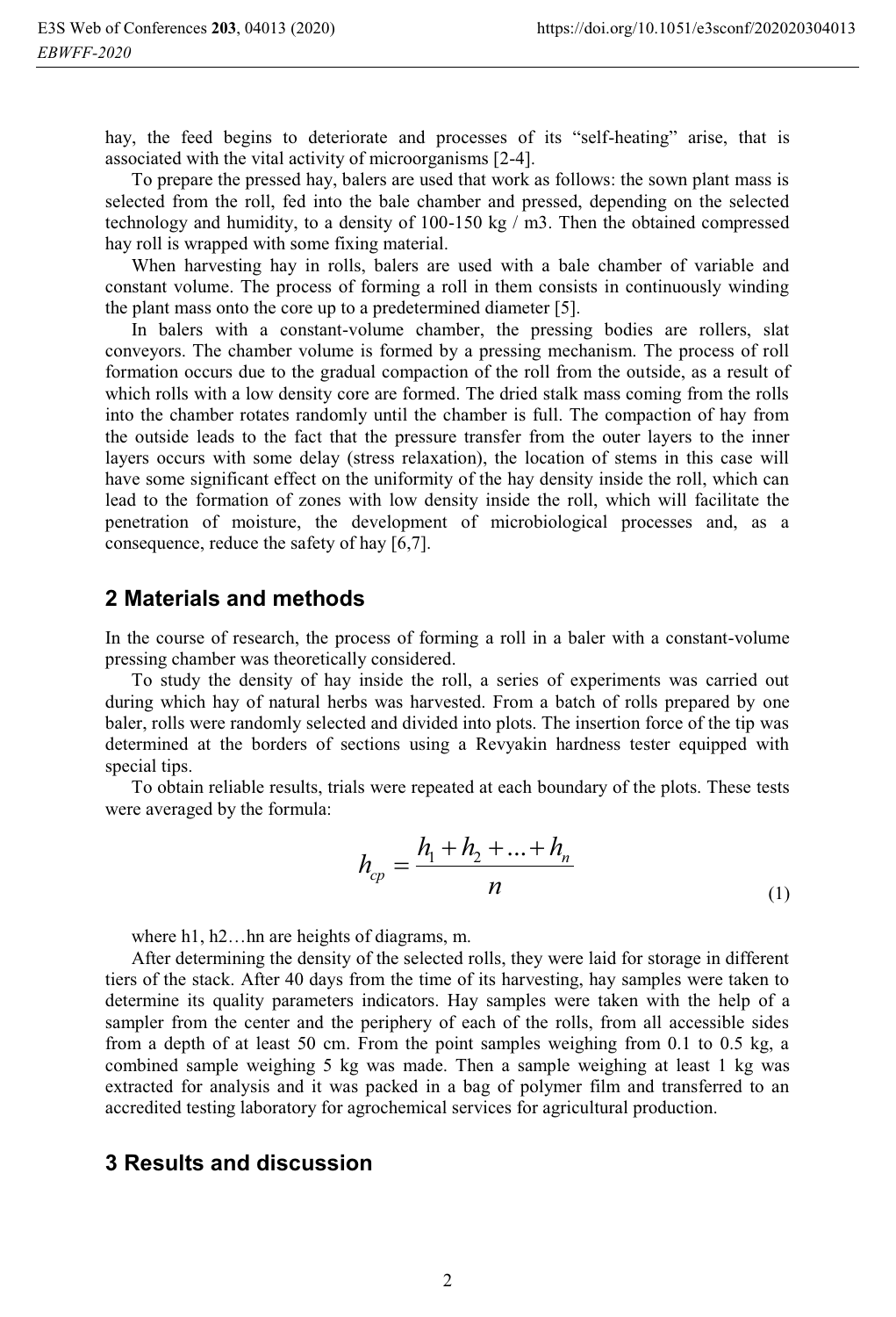Increasing the safety of pressed hay depends on the density distribution of stalk feed inside the roll. The process of pressing hay in rolls consists of several stages. At the initial stage of the process of movement, the cylindrical bale chamber is filled with hay. With further supply of material into the chamber tangentially to the surface of the roll, the outer layers of the roll are compressed and only then, as the compressive forces increase, its inner layers are also involved in the deformation process [8]. Thus, the compaction of the roll occurs on the outside due to the radial forces acting on the side of the sealing rollers. When reaching the maximum pressing force, the finished roll is wrapped and unloaded.

Consider hay compaction in a cylindrical bale chamber of constant volume (Figure 1)



**Fig. 1.** The scheme for determining the density of the roll pressing.

The deformed state of the roll in this case will be axisymmetric, that is, each point of the roll will move only in the radius direction byuand parallel to the roll axis byv (Figure 2). Moreover, the deformation of hay in a roll will occur as for an elastic-viscous material according to a nonlinear law [9]. A feature of organic materials, including hay, is that during the deformation, a sharp increase in load occurs, then plastic deformation with a decrease in load and stress relaxation with repetitions happen [8]. Thus, it can be assumed that at the time of pressing the roll, the hay will be in an elastoplastic state. However, taking into account the anisotropic properties of hay and the peculiarities of roll formation, it can be assumed that the axial deformation of the roll is negligible.

Considering the fact that hay has anisotropy, one can assume that during the formation of a roll during winding outside, a center of low hay density is preserved in its center [8]. Imagine a roll loaded with pressure outside and inside. The internal pressure P1of the roll will be determined by the elasticity of the hay, and the external pressure P2by bale rollers or blades.

Consider roll element abcd formed by two concentric circles with radius r and r-dr and two rays drawn at angle  $\theta$  and  $\theta$ +d $\theta$  to Ox axis in polar coordinates, for simplicity of calculations, we conventionally equate the thickness of the element to one (Figure 2 a, b).

Let us denote the radial movement of an arbitrary point of an infinitesimal element in the direction to the center of the rollu, as well as its circumferential movementv. In this case, the relative compression (downsizing)εrof side ab of the element is called radial deformation, and relative compression εθ of arc bc is called circumferential deformation.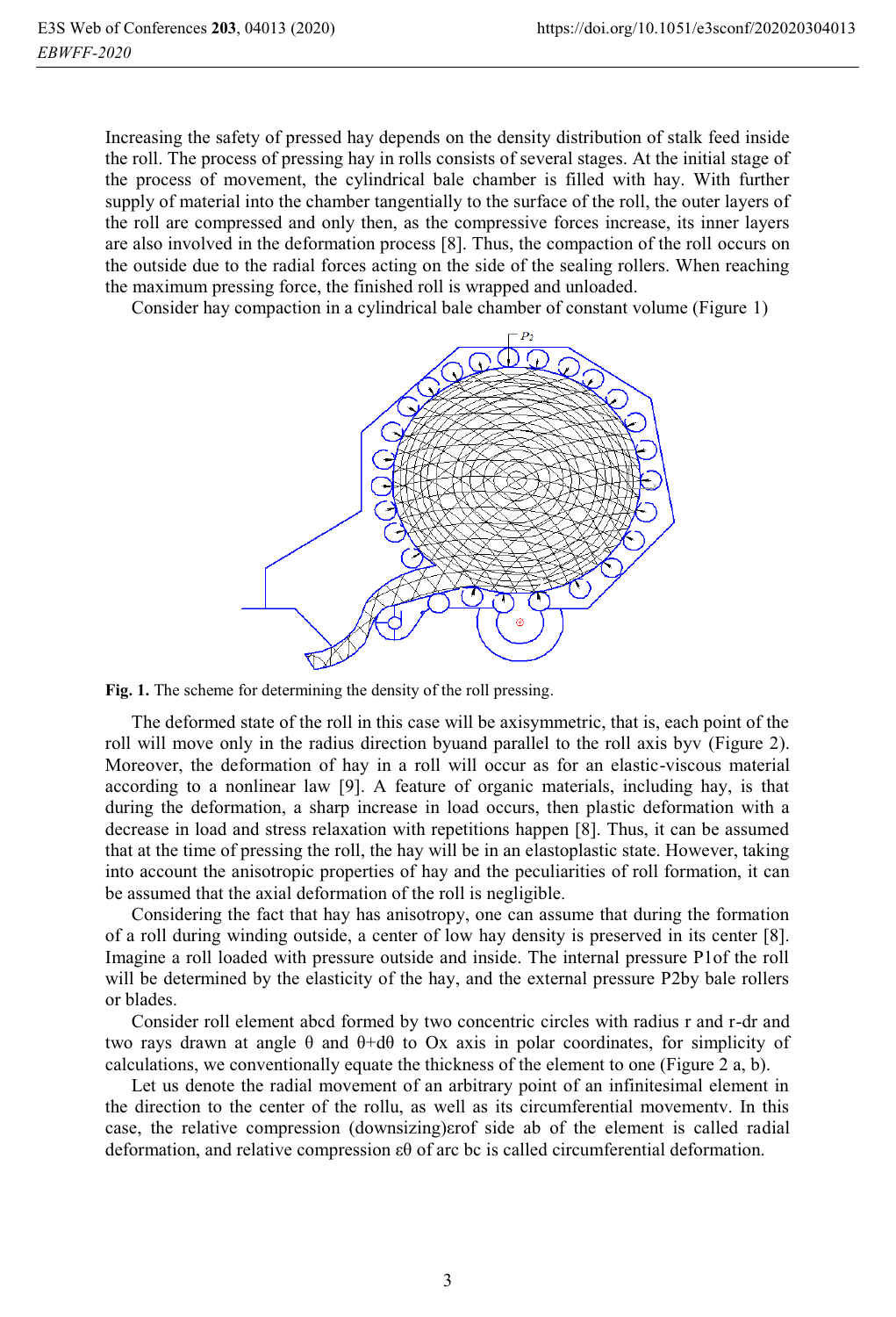

**Fig. 2.** The scheme of deformation of an infinitesimal element inside a roll (a - the basic design scheme; b - a side view of the main design scheme; c - a diagram of the deformation of the selected element).

We consider each type of deformation separately. Circumferential deformation occurs as a result of several reasons: as a result of the difference in the displacements of points aand d in the circumferential direction (Figure 2c).

$$
\varepsilon_{\theta}^{(1)} = \frac{bb_2 - cc_2}{bc} = \frac{v - v + \frac{\partial v}{\partial \theta} d\theta}{r d\theta} = \frac{1}{r} \cdot \frac{\partial v}{\partial \theta}
$$
(2)

where v is the amount of movement of an arbitrary point relative to the axis of the roll, m;

risthe radius of arc bc, m;

 $d\theta$  – elementary polar angle bounding elementary volume;

$$
\frac{\partial \nu}{\partial x}
$$

 $\overline{\partial \theta}$  – relative circumferential deformation;

and the transition of arc bc=rd $\theta$  to a circle of smaller radius r'=r-u, as a result of which the length of the arc becomes equal to  $b1c1=(r-u)d\theta$  and the relative compression is

$$
\varepsilon_{\theta}^{(2)} = \frac{bc - b_1 c_1}{bc} = \frac{rd\theta - (r - u)d\theta}{rd\theta} = \frac{u}{r}
$$
\n(3)

where u is the amount of movement of an arbitrary point to the center of the roll, m. The total circumferential deformation is equal to

$$
\varepsilon_{\theta} = \varepsilon_{\theta}^{(1)} + \varepsilon_{\theta}^{(2)} = \frac{1}{r} \cdot \frac{\partial v}{\partial \theta} + \frac{u}{r}
$$
 (4)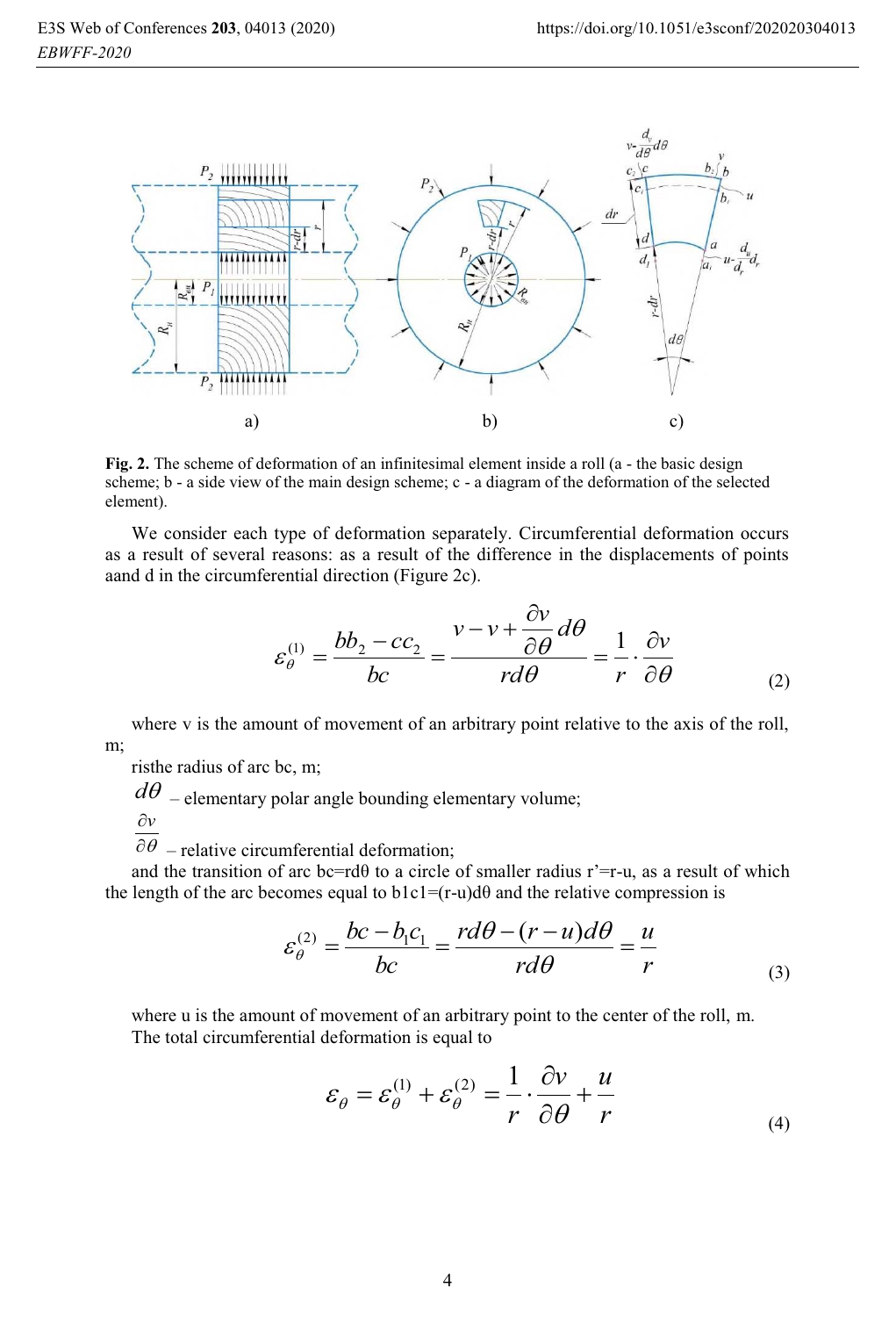$1 \partial v$ .

Analyzing expression (3), itisseen that the first summand  $r \partial \theta$  will be small due to the anisotropic properties of baled hay and with a large radius of the roll, and therefore one can neglect it. The relative compression of side *ab* (Figure 2 с) is equal to the difference in the displacements of points *a* and *b* towards the radius divided by the initial lengths  $ab = dr$ :  $\partial$ 

$$
\varepsilon_r = \frac{bb_1 - aa_1}{ab} = \frac{u - (u - \frac{\partial u}{\partial r} dr)}{dr} = \frac{\partial u}{\partial r}
$$
(5)

where  $dr$  – increment of vector radius;

 $\frac{\partial u}{\partial r}$  – relative radial deformation. *u*  $\frac{1}{\partial}$  $\stackrel{.}{\partial}$ 

Our expressions for an infinitely small element in a state of volumetric compression, taking into account the anisotropic properties of hay, are similar to the expressions for a plane stress state. Therefore, the expressions of the direct and inverse Hooke laws are applied for a plane stress state and have the following form [9]:

$$
\varepsilon_r = \frac{1}{E} (\sigma_r - \mu \sigma_\theta)
$$
\n(6)

where *E*– modulus of elasticity, Pa; *μ* - Poisson's ratio;

#### $\sigma_r$  - radial stress, Pa;

To compose the conditions for the unambiguity of displacements, we substitute the geometric relations (4) in the formula of the Hooke law for a plane stress state and obtain the following equation:

$$
\varepsilon_r = \frac{\partial u}{\partial r} = \frac{1}{E} (\sigma_\theta - \mu \sigma_r)
$$
\n(7)

Integrating and solving it, we obtain the final expression for stresses and radial displacement [10]:

$$
\sigma_r = \frac{(p_2 - p_1)k_1^2}{1 - k_1^2} \cdot \frac{1}{k_2^2} + \frac{p_1 k_1^2 - p_2}{1 - k_1^2}
$$
\n(8)

where

$$
k_1 = \frac{R_{\scriptscriptstyle{\theta}}}{R_{\scriptscriptstyle{\mu}}}, \quad k_2 = \frac{r}{R_{\scriptscriptstyle{\theta}}}, \quad R_{\scriptscriptstyle{\theta}} \le r \le R_{\scriptscriptstyle{\mu}} \tag{9}
$$

 $k_1$  – the ratio of the radial size of the roll with the size of the core);

 $k_2$  - the ratio of the radial size of the roll with the current radius.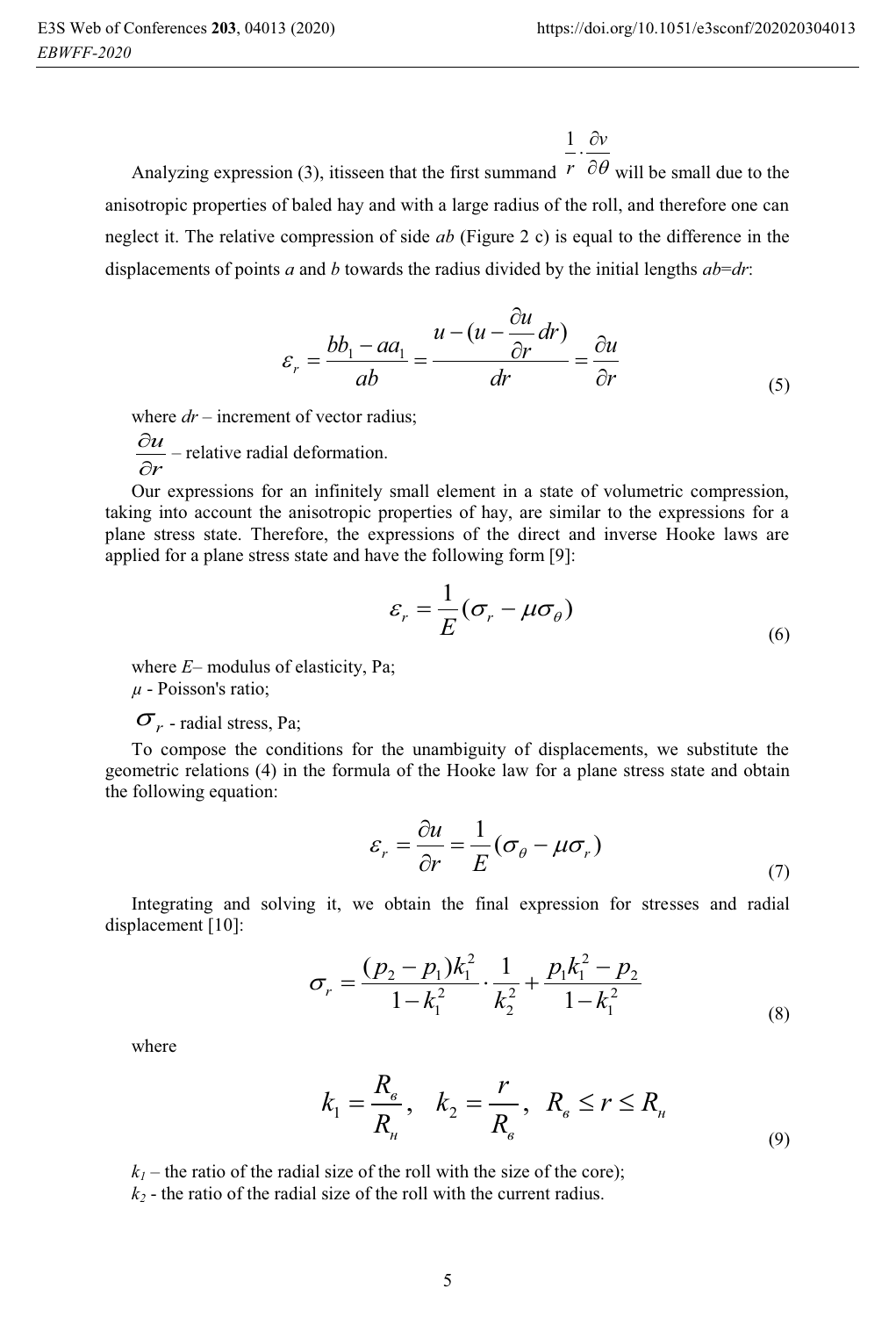Pressure  $p_2$  having some effect on the outside of the roll significantly exceeds elastic pressure of hay*p1*in the middle of the roll*.* Therefore, for approximate calculations, one can consider the effect of pressure *p1* tending to zero and then the formula for radial stress takes the following form:

$$
\sigma_r = \frac{p_2}{1 - k_1^2} \left( \frac{k_1^2}{k_2^2} - 1 \right)
$$
\n(10)

The resulting formula expresses the dependence of the radial compression stresses inside the roll on the pressing. It should be noted that the stress values largely depend on the location inside the roll, the highest stresses occur in the periphery of the roll and the smallest ones can be found in the core. It should also be noted that the stresses inside the roll will always be less than the pressures applied when pressing.

The study of the density distribution of stalk feed inside the roll made it possible to establish that the compaction of the roll occurs from the outside due to the radial forces acting from the side of the baling rollers. An analysis of the density distribution inside the roll revealed that the density increases and is distributed exponentially from the periphery to the center of the roll.

Experimental studies have made it possible to obtain values of the density of the roll in various sections, on the basis of which a topographic picture of the density of the roll was created. Using STATISTICA V10 program, a model of the density of pressed hay in a roll was constructed, which is shown in Figure3.



**Fig. 3.** Distribution of hay density inside the roll.

Statistical analysis of the model showed that the correlation coefficient was  $R = 0.87$ and the determination coefficient showing the adequacy of the model was 0.76.

Analysis of the distribution of hay density inside the roll showed that the density of hay in the middle part of the roll (in width) was 2 to 3 times higher than along its edges, the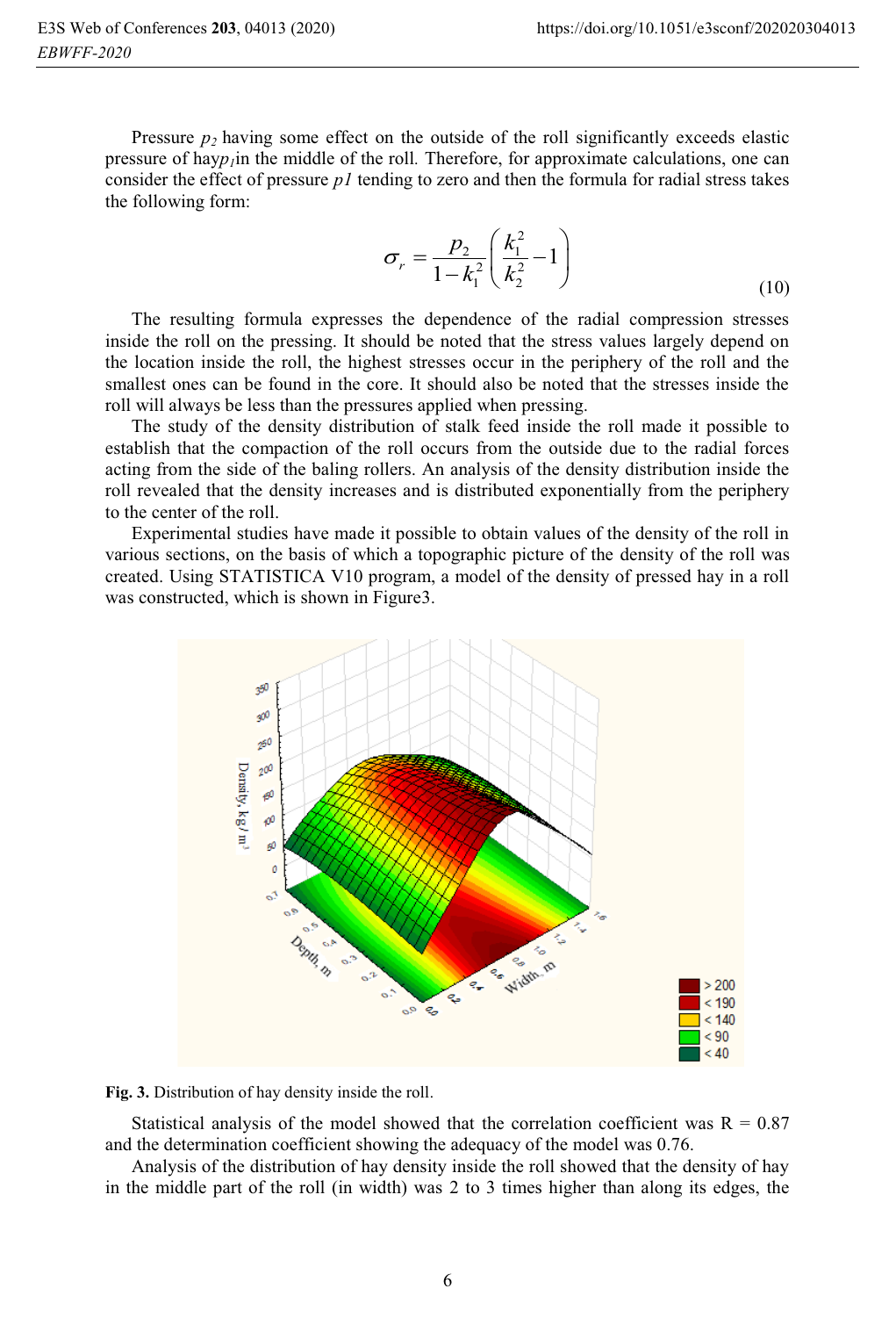zone of increased density was 0.7 m, which was 44 % of the width of the roll. This dependence is due to the shape of the hay roll that falls into the baler.

To analyze the safety and nutritional properties, hay samples were transferred to an accredited testing laboratory for agrochemical services for agricultural production of the Federal State Institution "Ryazanskaya Station of Agrochemical Service". During the analysis, the following parameters were evaluated: crude and digestible protein, crude fiber, carotene (provitamin A), metabolic energy, the number of colonies of microorganisms and mold fungi was also estimated (Table 1).

| Parameter           | Units      | Baled hay roll | Baled hay roll |
|---------------------|------------|----------------|----------------|
|                     |            | center         | edge           |
| Energy feed units   |            | 0.828          | 0.821          |
| Exchange energy     | mJ         | 8.28           | 8.21           |
| Dry matter          | g / kg     | 885.0          | 882.0          |
| Crude protein       | g / kg     | 92.8           | 109.6          |
| Digestible protein  | g / kg     | 46.4           | 66.2           |
| Crude fiber         | g / kg     | 272            | 275.5          |
| Carotene            | mg/kg      | 23             | 18             |
| The total number of | <b>CFU</b> | $5*10^5$       | $3*10^6$       |
| microorganisms      |            |                |                |
| The number of mold  | <b>CFU</b> | 50.0           | 30.0           |
| fungi colonies      |            |                |                |

**Table 1**. Qualitative parameters of hay samples.

Analyzing the data on the nutritional value of hay, one can conclude that the hay of the peripheral part of the roll was more nutritious than the central one. Firstly, one of the most important parameters of nutritional value of the feed is the content of crude protein. So the hay located closer to the outer part of the roll contained more crude protein than that in the central part - 18.10 %. The content of digestible protein in the extreme layers also exceeded the hay in the middle part by 42.67 %.

It is worth noting that the protein nutritional value of feed is one of the most important parameters of productivity in farm animals. In addition, the protein supplied with the feed serves as a material for the formation of new cells of the animal's body tissues, is one of the sources of energy, etc. As the analysis showed, the difference in crude fiber in the center and outer layers of the roll was not significant. In terms of carotene content, hay located in the center of the roll significantly exceeded the second option. This parameter was at the level of 23 mg / kg, against 18 mg / kg, which was 21.73  $\%$  more.

According to the content of microorganisms in the harvested hay, their significant quantitative excess was at the outer part of the roll -  $3 * 106$  CFU, which is primarily associated with the features of the technologies for harvesting, transporting and storing the baled hay.

However, in terms of the number of mold fungi, the outer layers of the roll were less infected with pathogenic microorganisms, which suggests that the most favorable conditions for the development of mold colonies were formed in the center of the roll. The reason for this may be a feature of the device of the bale chamber, thus, the core of the roll had a lower density compared to its periphery, thereby creating better conditions for air and moisture.